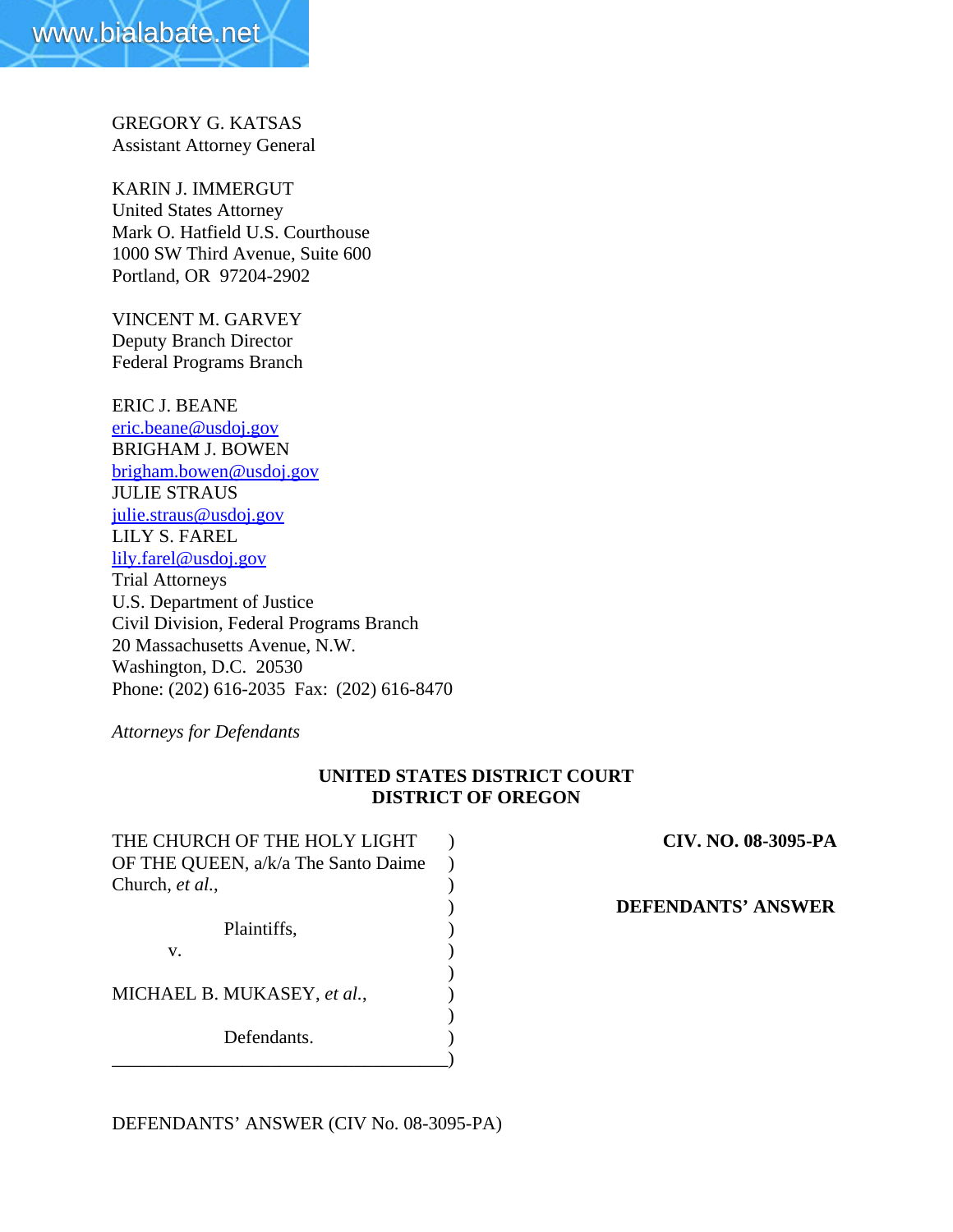# **AFFIRMATIVE DEFENSES**

# First Affirmative Defense

Defendant Henry M. Paulson has no oversight over the former United States Customs Service (now the Bureau of Customs and Border Enforcement) and is therefore not a proper party-opponent. He should therefore be dismissed from this action.

# Second Affirmative Defense

The Complaint does not assert a case or controversy affording Article III jurisdiction.

# Third Affirmative Defense

Plaintiffs lack standing to challenge Drug Enforcement Administration ("DEA")

regulations which have not been applied to them and as to which they have failed to exhaust the administrative remedy provided by the Controlled Substances Act ("CSA") and its implementing regulations.

## Fourth Affirmative Defense

Plaintiffs' claims are not ripe for review.

## Fifth Affirmative Defense

The Complaint fails to state a claim for which relief can be granted.

## Sixth Affirmative Defense

Plaintiffs' claims are barred by the applicable statute(s) of limitations.

In response to the numbered paragraphs of Plaintiffs' Complaint, Defendants respond as follows: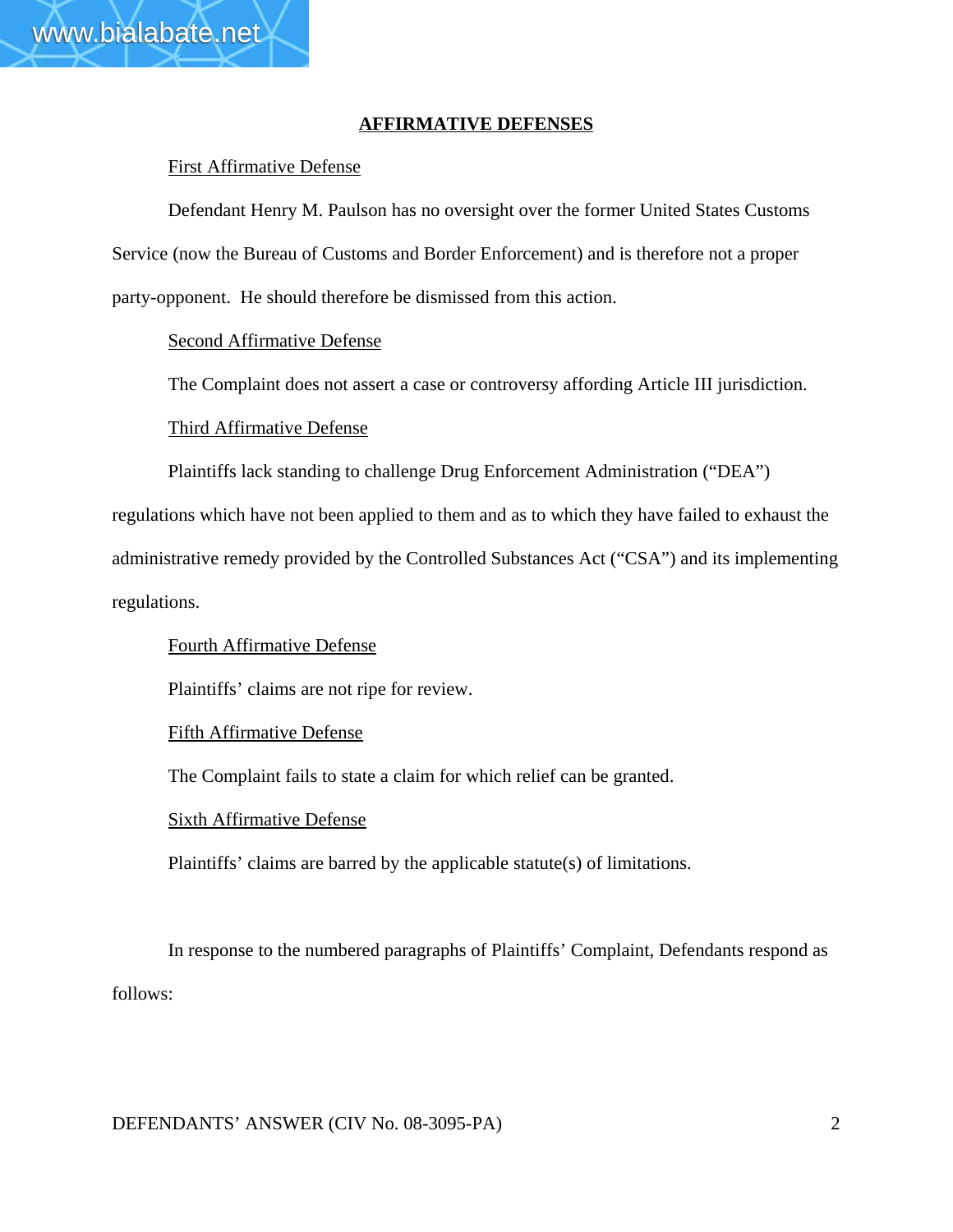### **INTRODUCTION**

1. This paragraph contains Plaintiffs' characterization of the action, to which no response is required. To the extent a response may be deemed to be required, denied that Defendants acted unlawfully and/or that Plaintiffs are entitled to any relief.

#### **JURISDICTION AND VENUE**

2. Denied, except to admit the existence of federal question jurisdiction.

3. Admitted that this Court has the authority to grant declaratory and injunctive relief; denied that Plaintiffs are entitled to any relief.

4. Admitted that venue is proper in this district.

### **PARTIES**

#### **PLAINTIFFS**

5. Admitted that the Church of the Holy Light of the Queen ("CHLQ") is a religious corporation formed under the laws of the State of Oregon whose principal office is located in Ashland, Oregon, and that CHLQ has a small group in Bend, Oregon. Admitted that Plaintiffs have represented that CHLQ is a branch of Centro Ecléctico da Fluente Luz Universal Raimundo Irineu Serra ("CEFLURIS"). Defendants lack knowledge or information sufficient to form a belief about the truth of the remaining allegations of this paragraph.

6. Admitted that Jonathan Goldman is the leader of CHLQ and resides in Ashland, Oregon. Deny that Goldman has the capacity to bring this non-class action on behalf of other members of the CHLQ or as representative and agent of non-party CEFLURIS, in the United States.

DEFENDANTS' ANSWER (CIV No. 08-3095-PA) 3 6A. Admitted that Alexandra Bliss Yeager is the spiritual leader of "Céu da Divina Rosa," an association or organization located in Portland, Oregon. Defendants lack knowledge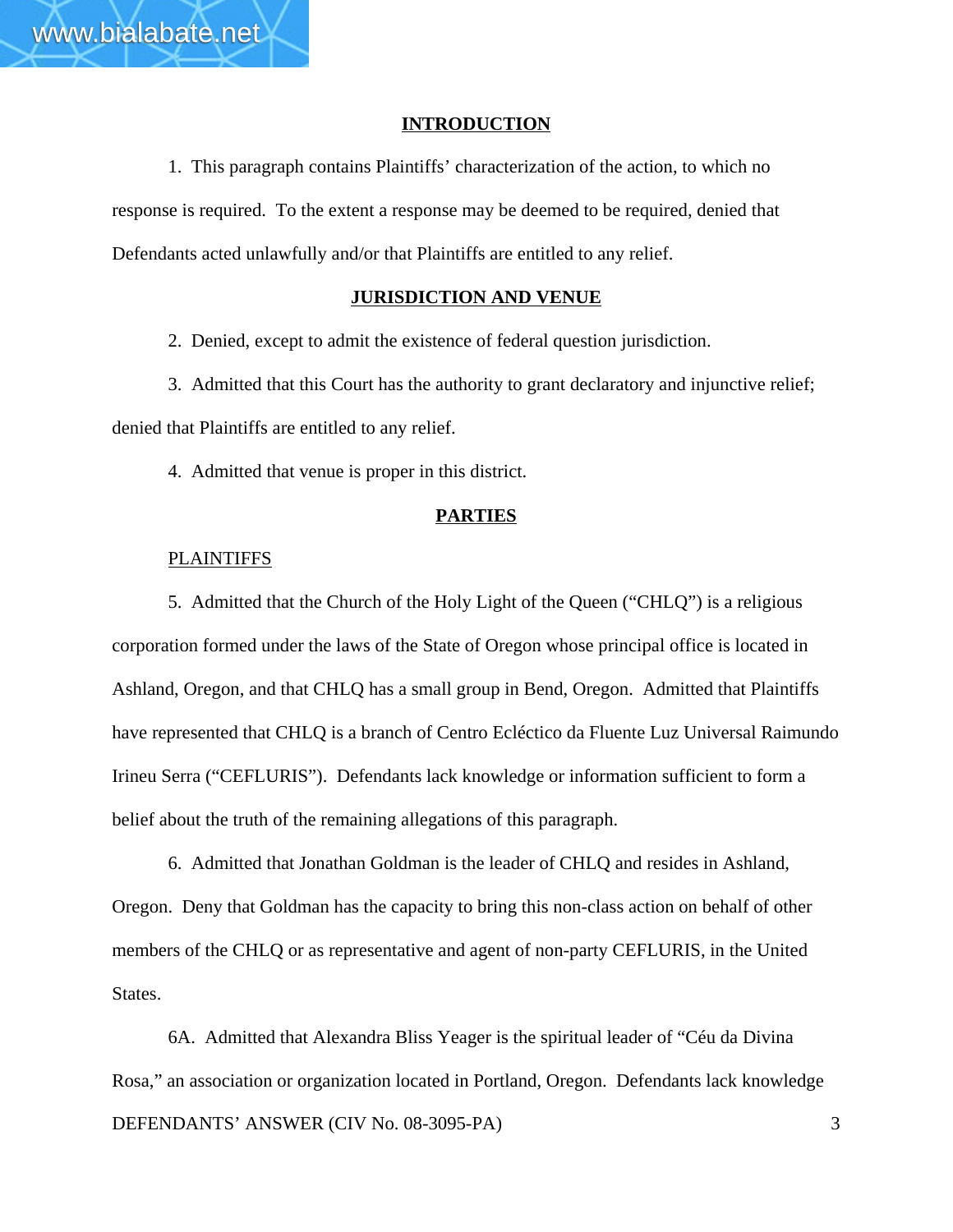or information sufficient to form a belief about the truth of the remaining allegations of this paragraph, including the allegation that the nonparty Church of the Divine Rose is an officially recognized branch of CEFLURIS.

7. Admitted.

8. Admitted.

9. Admitted that the Plaintiff proceeding pseudonymously as "Mary Row" is a member of CHLQ and resides in Oregon.

10. Admitted.

### **DEFENDANTS**

11. Admitted that Michael B. Mukasey is the Attorney General of the United States and performs the duties and responsibilities of that office from a primary office location in Washington, D.C., and is the head of the United States Department of Justice ("DOJ"), of which the DEA is a component.

12. Admitted that Karen J. Immergut is the United States Attorney for the District of Oregon and performs the duties and responsibilities of that office from a primary office location in Portland, Oregon.

13. Admitted that Henry M. Paulson is the Secretary of the Treasury and performs the duties and responsibilities of that office from a primary office location in Washington, D.C. Denied that the Bureau of Customs and Border Protection is a component of the Department of the Treasury.

13a. Admitted that, to the extent any named Defendant acted with respect to Plaintiffs, he or she did so in his or her official capacity.

### **FACTS**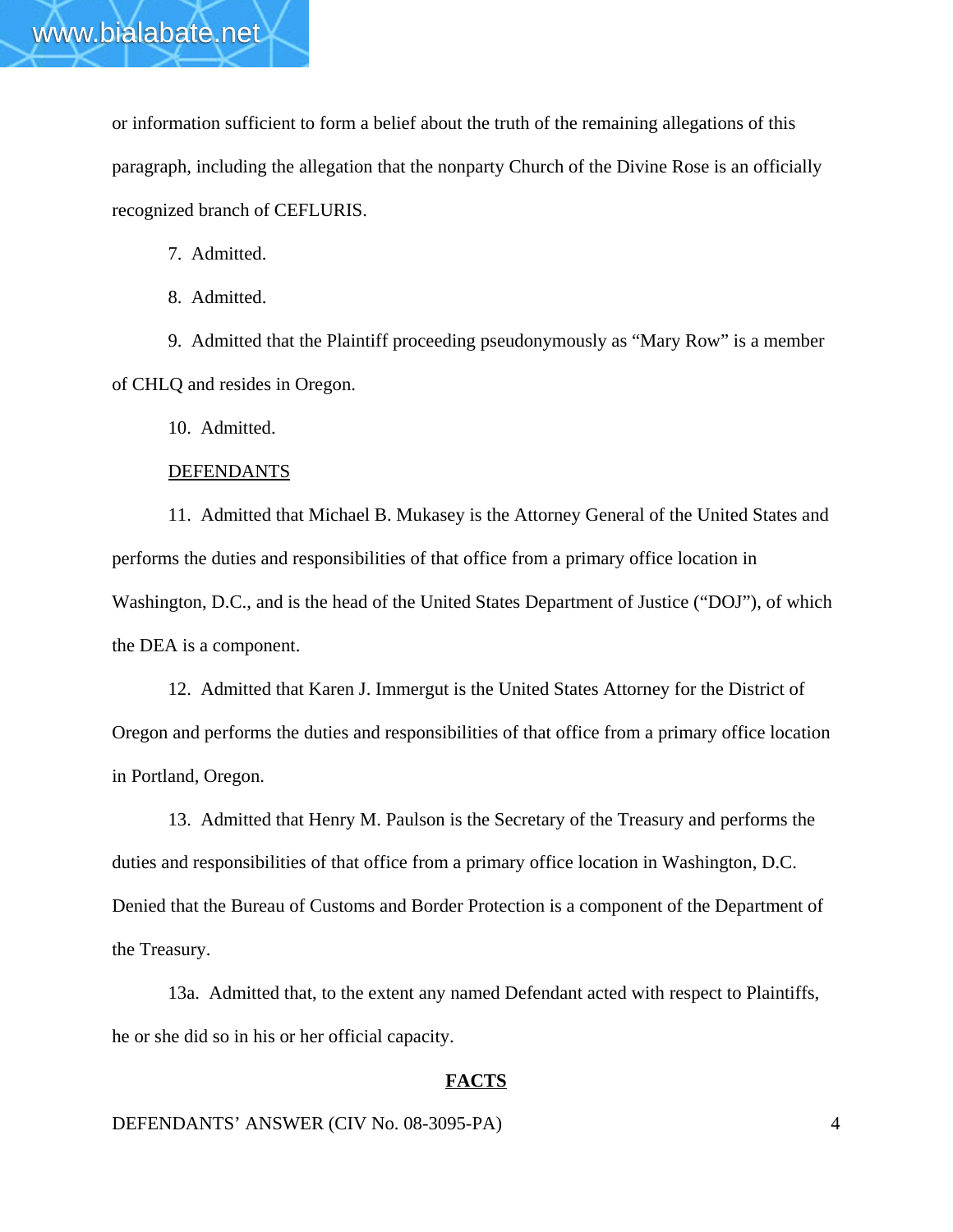14. Defendants lack knowledge or information sufficient to form a belief about the truth of the first sentence of this paragraph. The second sentence is denied, except to admit that the ayahuasca tea seized from Plaintiffs in May 1999 contained dimethyltryptamine ("DMT"), a Schedule I controlled substance under the CSA, as amended, 21 U.S.C. §§ 801, 812(c)(I)(c)(6), and the CSA's implementing regulations, 21 C.F.R. §§ 1300 *et seq.* 

15. To the extent the allegations in this paragraph purport to characterize as divine the origins of the teachings of Irineu Serra or to identify a singular "Church" as the "Santo Daime Church" emerging from Irineu Serra's leadership and/or teachings, Defendants lack knowledge or information sufficient to form a belief about the truth of the allegations of this paragraph. Admitted that the doctrines of the CHLQ, emerging from the CEFLURIS tradition – itself emerging from within the broader context of Santo Daime religious practices – are syncretic, combining elements of indigenous tribal beliefs and practices from the Amazon with Afro-Brazilian religion and Christianity. Admitted that in CHLQ doctrine, the tea is called Daime, derived from the Portuguese for "give me," as in the prayer "give me light," "give me wisdom," and "give me strength." Admitted that Santo Daime means "Holy Daime." Admitted that the broader tradition of Santo Daime was founded by Raimundo Irineu Serra, an illiterate African-Brazilian rubber tapper and member of the territorial guard who was introduced to the religious consumption of ayahuasca through his participation in various shamanistic practices and local religious groups blending the discourses of popular Catholicism, European esotericism, Afro-Brazilian, and indigenous religions. Defendants lack knowledge or information sufficient to form a belief about the truth of the remaining allegations of this paragraph.

DEFENDANTS' ANSWER (CIV No. 08-3095-PA) 5 16. The allegations of the first sentence of this paragraph are admitted to the extent they allege that the taking of ayahuasca is a central aspect of CEFLURIS services as set forth on the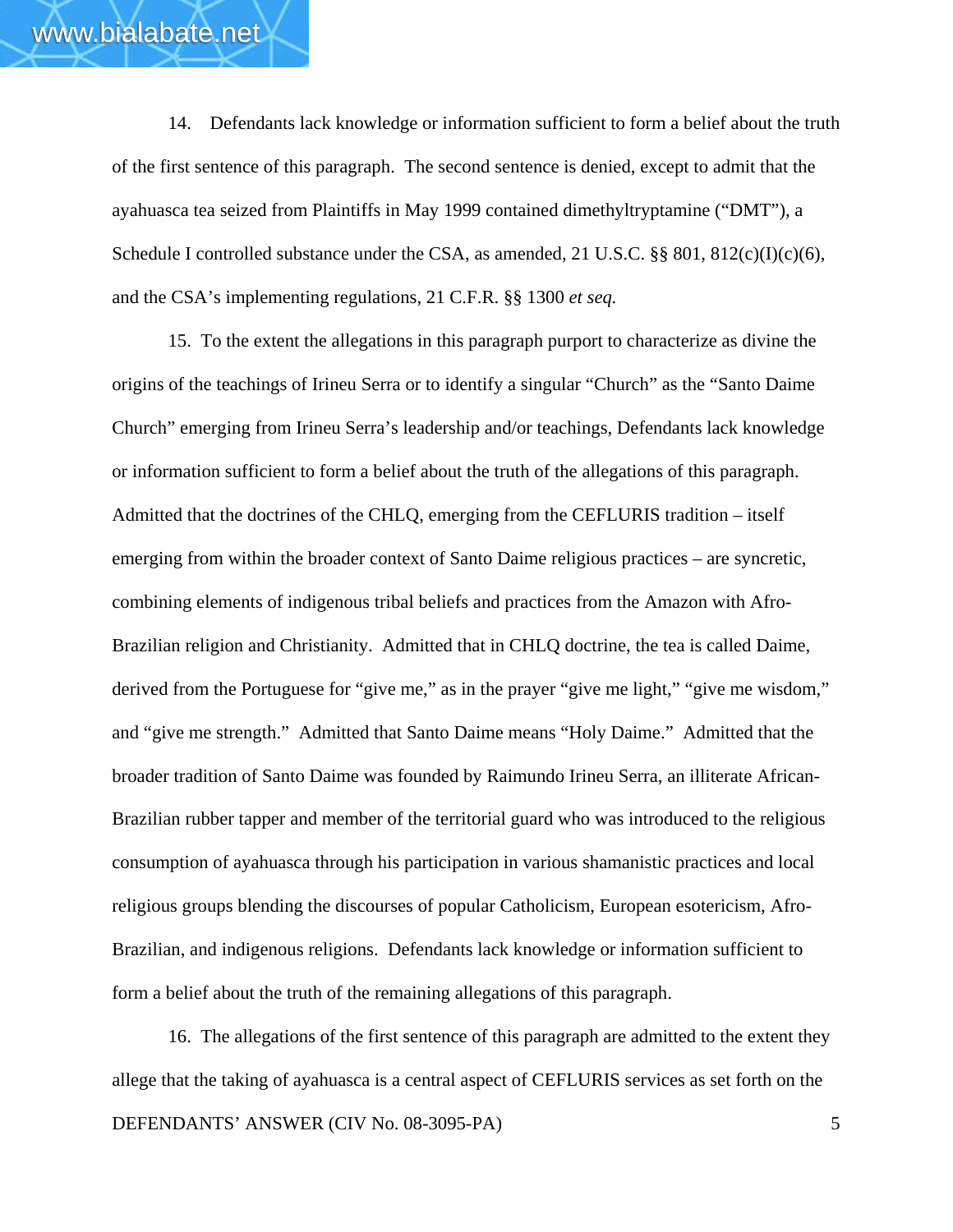calendar of ceremonies established by that organization; denied to the extent they allege that the centrality of ayahuasca consumption is so absolutely imperative that no religious services could be conducted within the faith tradition absent consumption of ayahuasca, and to the extent they allege that each CHLQ event at which ayahuasca has been or is consumed (including noncalendared events) is "necessary" such that it is absolutely imperative to the practice of the religious tradition. Admitted that the allegations of the remaining sentences of this paragraph accurately describe the doctrines of the CHLQ, to the extent they allege that the taking of ayahuasca is a central aspect of CEFLURIS services as set forth on the calendar of ceremonies established by that organization; denied to the extent they allege that the centrality of ayahuasca consumption is so absolutely imperative that no religious services could be conducted within the faith tradition absent consumption of ayahuasca, and to the extent they allege that each CHLQ event at which ayahuasca has been or is consumed (including non-calendared events) is "necessary" such that it is absolutely imperative to the practice of the religious tradition. Defendants lack knowledge or information sufficient to form a belief about the truth of the remaining allegations of this paragraph, including allegations regarding the individual beliefs and/or sincerity of religious practice of individual members or participants in CHLQ ceremonies.

DEFENDANTS' ANSWER (CIV No. 08-3095-PA) 6 17. To the extent the allegations in this paragraph purport to characterize as divine the hymns and/or hymnals used in CHLQ services, or to purport to identify a singular "Church" as the "Santo Daime Church" emerging from Irineu Serra's leadership and/or teachings, Defendants lack knowledge or information sufficient to form a belief about the truth of the allegations of this paragraph. Admit that the CHLQ's doctrine is taught, in part, through hymns purported to be received by its religious leaders, as well as through hymns purported to be received by religious leaders of CEFLURIS and from the Santo Daime tradition. Defendants lack knowledge or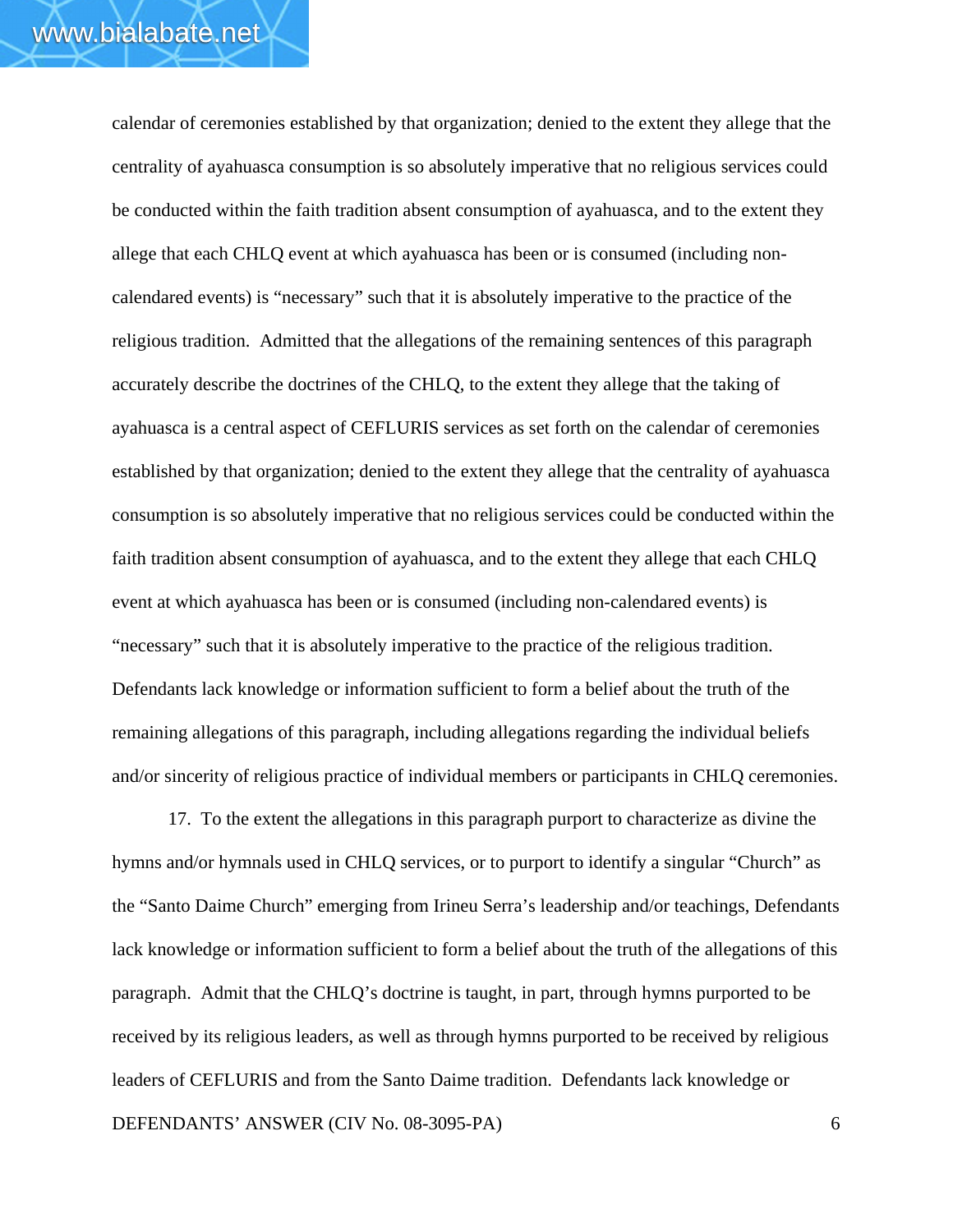information sufficient to form a belief about the truth of the remaining allegations of this paragraph.

www.bialabate.net

18. Admitted that since 2006, CHLQ has kept records of importation and distribution which have been produced in discovery and filed as evidence with the Court. The Court is referred to these CHLQ documents as the best evidence of their contents. Defendants lack knowledge or information sufficient to form a belief about the truth of the remaining allegations of this paragraph, except to state that by their own admission, Plaintiffs did not keep records of importation and distribution of ayahuasca.

19. Admitted that CEFLURIS brews Daime in Brazil in a ritualized brewing process involving the boiling of *Banisteriopsis caapi* and *Psychotria viridis*. Defendants lack knowledge or information sufficient to form a belief about the truth of the remaining allegations of this paragraph.

20. Admit that *Banisteriopsis caapi* is a tropical rainforest liana and that it contains alkaloids such as harmine and harmaline. Also admitted that harmine, harmaline, and 1,2,3,4 tetrahydroharmine are not listed in the Schedules established by the CSA. Defendants lack knowledge or information sufficient to form a belief about the truth of the remaining allegations of this paragraph.

DEFENDANTS' ANSWER (CIV No. 08-3095-PA) 7 21. The allegations of the first sentence of this paragraph are denied, except to admit that *Psychotria viridis* is a tropical rainforest shrub and that it contains DMT. In response to the allegations of the second sentence, admitted that DMT is present in many plants and their seeds. The allegations of the third sentence of this paragraph are denied, except to admit that plant species which contain DMT are not controlled by name under the CSA. Defendants aver that all drugs or other substances which contain DMT or other controlled hallucinogens are controlled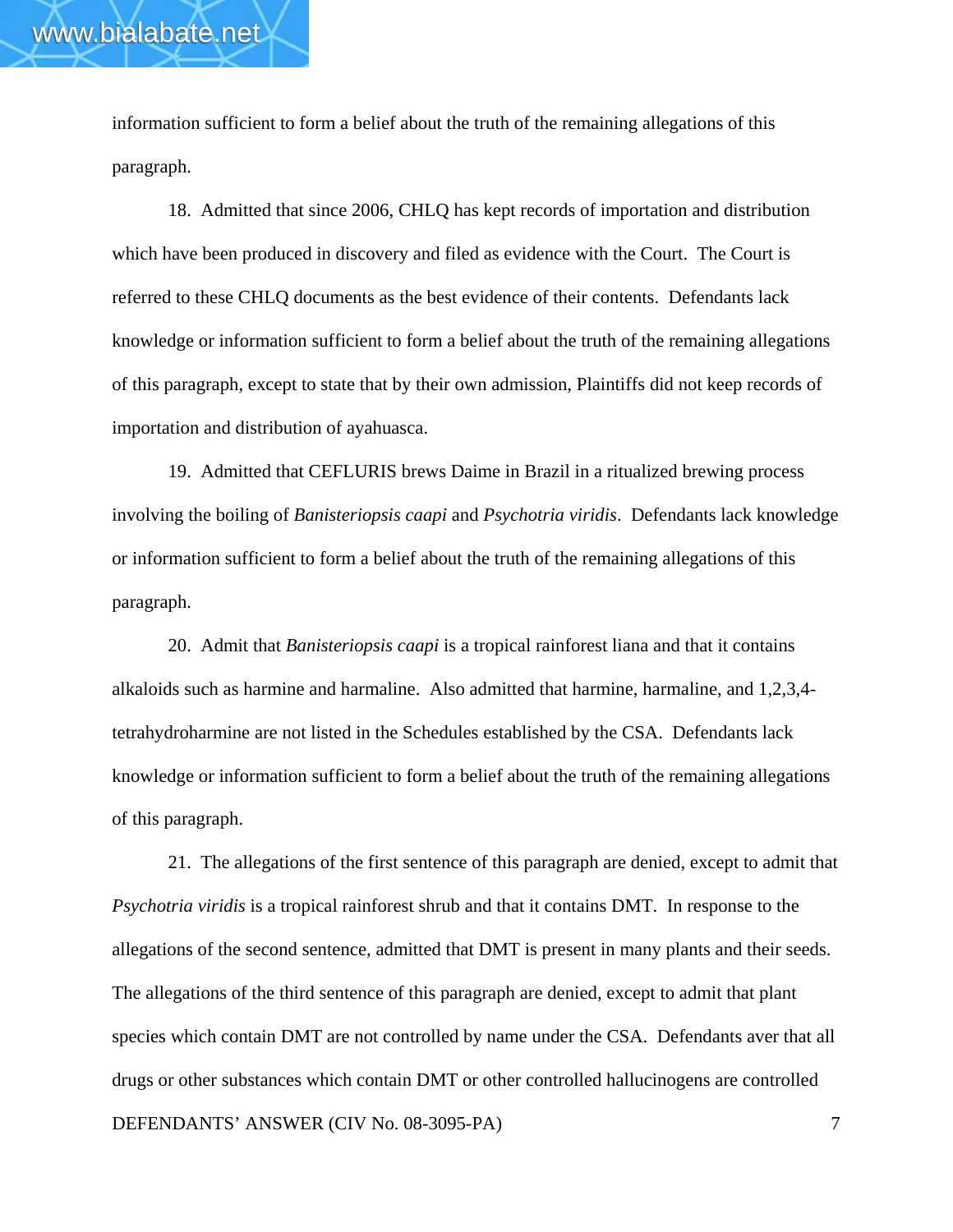substances within the meaning of the CSA. Defendants lack knowledge or information sufficient to form a belief about the truth of the remaining allegations of this paragraph.

22. The allegations of the first sentence of this paragraph are denied, except to admit that DMT is a Schedule I controlled substance. The allegations of the second sentence are admitted. The allegations of the third sentence are denied, except to admit that plant species which contain DMT are not controlled by name under the CSA. Defendants aver that all drugs or other substances which contain DMT or other controlled hallucinogens are controlled substances within the meaning of the CSA.

23. Denied. DMT is a schedule I controlled substance.

24. Denied.

25. Denied, except to admit that, on or about May 13, 1999, employees of the then United States Customs Service (now the Bureau of Customs and Border Enforcement in the Department of Homeland Security) seized approximately 80 kilos of a tea which contained DMT and which was being shipped to Jane Seligson, the wife of Plaintiff Jonathan Goldman, at their residence.

DEFENDANTS' ANSWER (CIV No. 08-3095-PA) 8 26. The allegations of the first sentence are denied, except to admit that, on or about May 20, 1999, the United States District Court for the District of Oregon issued a warrant at the request of DEA Special Agent Daniel Lakin, acting with the approval of his superiors and within the scope of his DEA employment, and that the warrant authorized the search of two locations in Ashland, Oregon, including the residence of Ms. Seligson and Plaintiff Goldman. The allegations of the second sentence are denied, except to admit that the federal search warrant was executed by DEA personnel on or about May 20, 1999. The allegations of the third sentence are denied, except to admit that, pursuant to the federal search warrant, the DEA Agents seized 18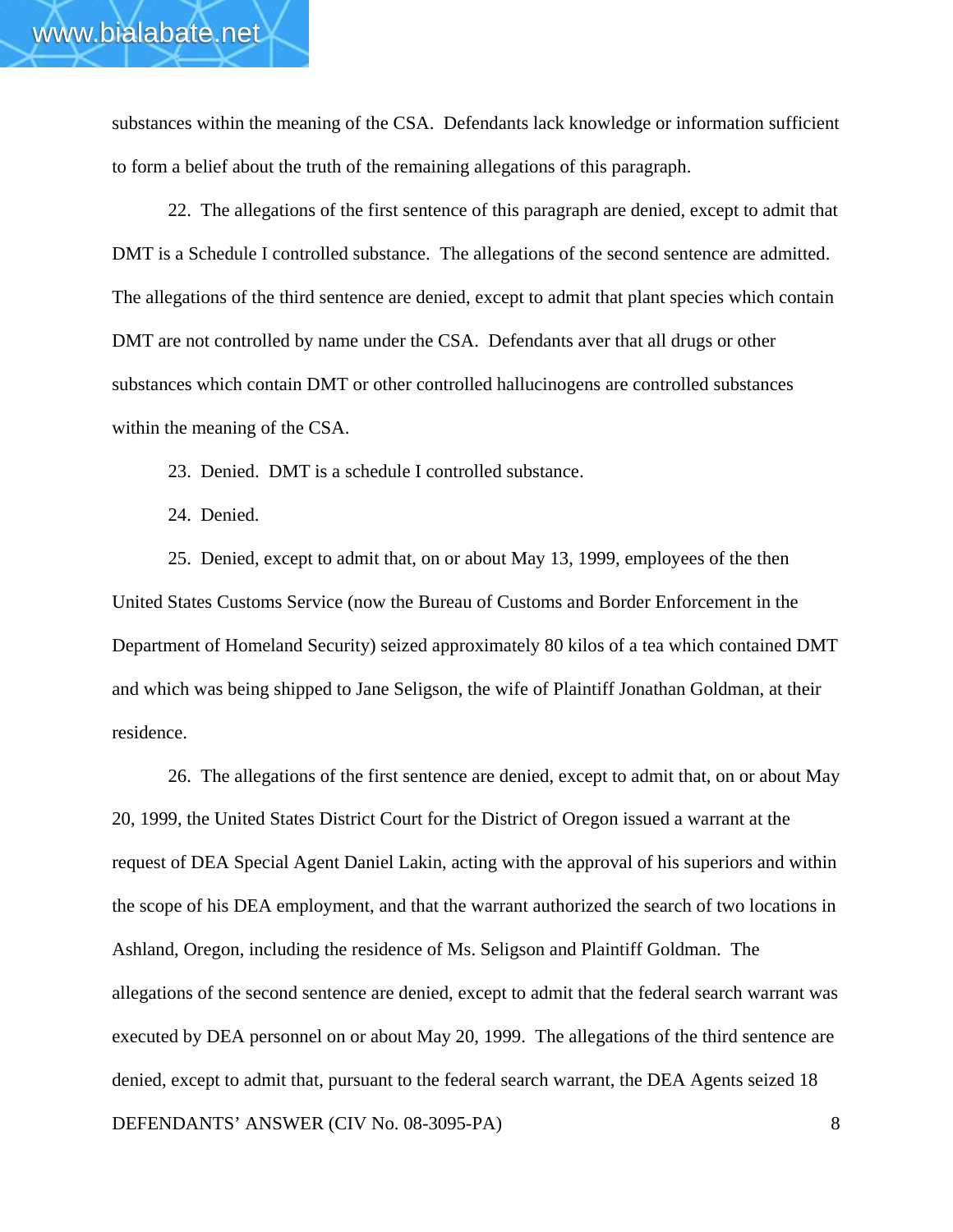large plastic jugs and miscellaneous smaller containers which contained approximately 400 gallons of the DMT, as well as unspecified amounts of marijuana and several containers holding white powders, one of which proved to be the Schedule I hallucinogen bufotenine. Also admitted that the Agents seized miscellaneous items of non-drug evidence. Defendants lack knowledge or information sufficient to form a belief about the truth of the remaining allegations of this paragraph.

27. Denied except to admit that the law enforcement officers who executed the federal search warrant on May 20, 1999, were armed, that Plaintiff Goldman was taken into custody, and that DEA personnel returned Plaintiff Goldman to his residence several hours later.

28. Denied except to admit that the officers who executed the search warrant seized the 80 kilos of DMT tea which had been intercepted by Customs personnel, as well as the numerous containers of DMT tea found at the residence. Defendants aver that all items retained have been destroyed pursuant to routine policies.

29. The allegations of this paragraph are denied, except to admit that DEA has closed its investigation into the criminal matter and that DOJ officials have exchanged separate correspondence with Plaintiffs' counsel regarding CHLQ's use of ayahuasca. The Court's attention is respectfully directed to the correspondence filed in this action as the best evidence of its contents. Defendants lack knowledge or information sufficient to form a belief about the truth of the remaining allegations of this paragraph, including Plaintiffs' subjective fears and emotions regarding the threat of arrest arising from their illicit use of controlled substances.

DEFENDANTS' ANSWER (CIV No. 08-3095-PA) 9 30. Defendants lack knowledge or information sufficient to form a belief about the truth of the allegations of this paragraph, except to admit that, after the Oregon Board of Pharmacy met on November 8, 2000, it issued a letter dated November 22, 2000, to counsel for Plaintiffs.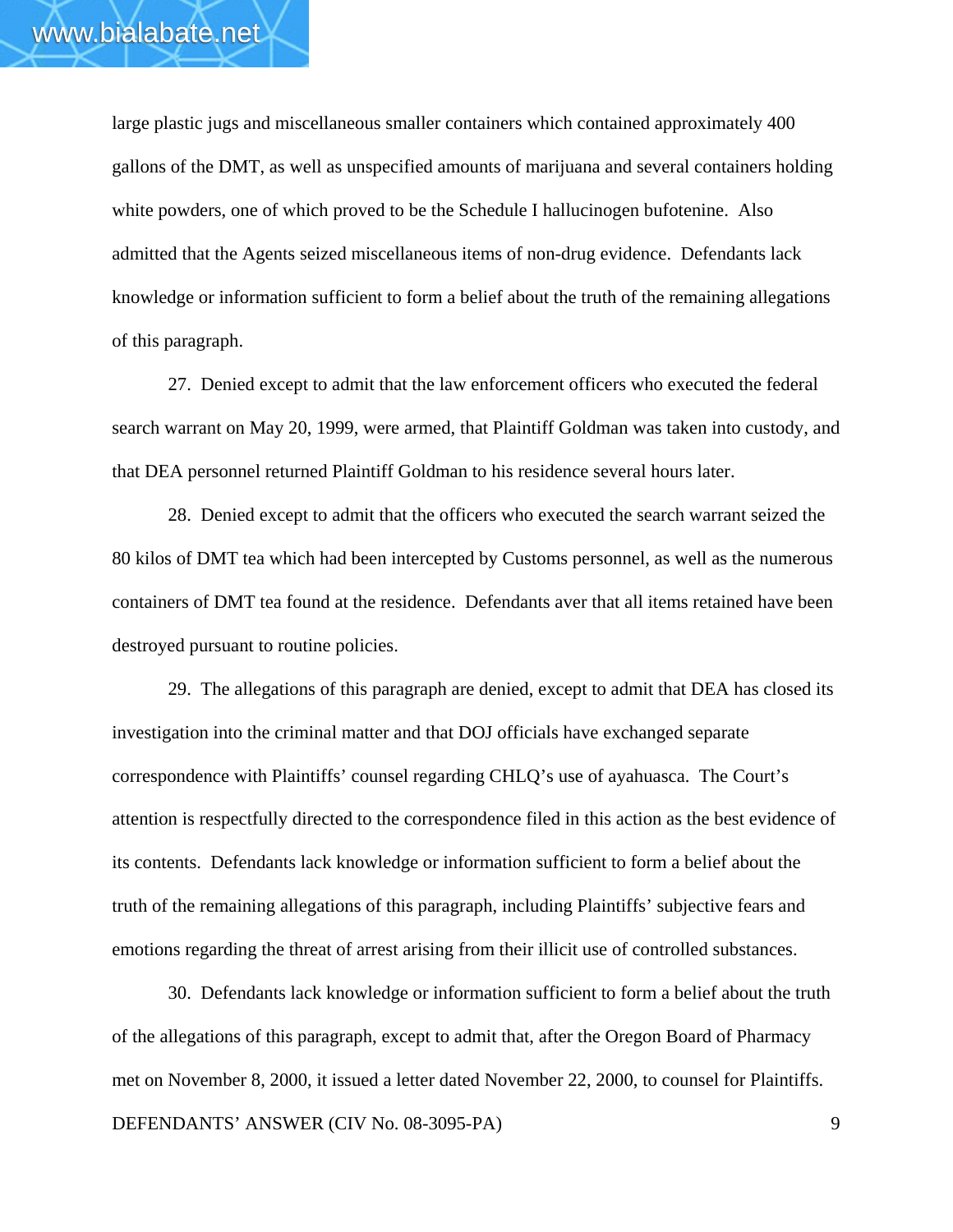The Court's attention is respectfully directed to that letter as the best evidence of its contents.

31. This paragraph contains conclusions of law which do not require a response. Otherwise denied, except to admit that DEA continues to enforce the CSA as applied to DMT tea notwithstanding any ruling of any state administrative agency.

32. This paragraph contains conclusions of law which do not require a response. Otherwise denied, except to state that Defendants possess insufficient information to form a belief as to the truth of the subjective fears of unidentified individuals.

33. Defendants lack knowledge or information sufficient to form a belief about the truth of the allegations of this paragraph, except to admit that a working group established by the Brazilian Federal Narcotics Council ("CONFEN"), a Brazilian governmental agency which has since been abolished, issued a final report. The Court's attention is respectfully directed to that the report as the best evidence of its contents.

#### Attempts to Settle and Obtain a Memorandum of Understanding with DOJ

34 - 41. Defendants respond to the allegations of each paragraph that falls under the heading "Attempts to Settle and Obtain a Memorandum of Understanding with DOJ" by averring that conduct and statements made in compromise negotiations generally are not admissible on behalf of any party. To the extent Plaintiffs refer to documents attached as Exhibits to Plaintiffs' Complaint which are admissible, the Court's attention is respectfully directed to those documents for the best evidence of their contents. Moreover, these paragraphs contain numerous conclusions of law and/or matters subject to the deliberative process privilege, to which no response is required. To the extent a response may be deemed to be required, denied.

## The O Centro Espirita Beneficiente Uniao do Vegetal (UDV) Decisions

DEFENDANTS' ANSWER (CIV No. 08-3095-PA) 10 42. Denied, except to admit that the O Centro Espirita Beneficente Unaio do Vegetal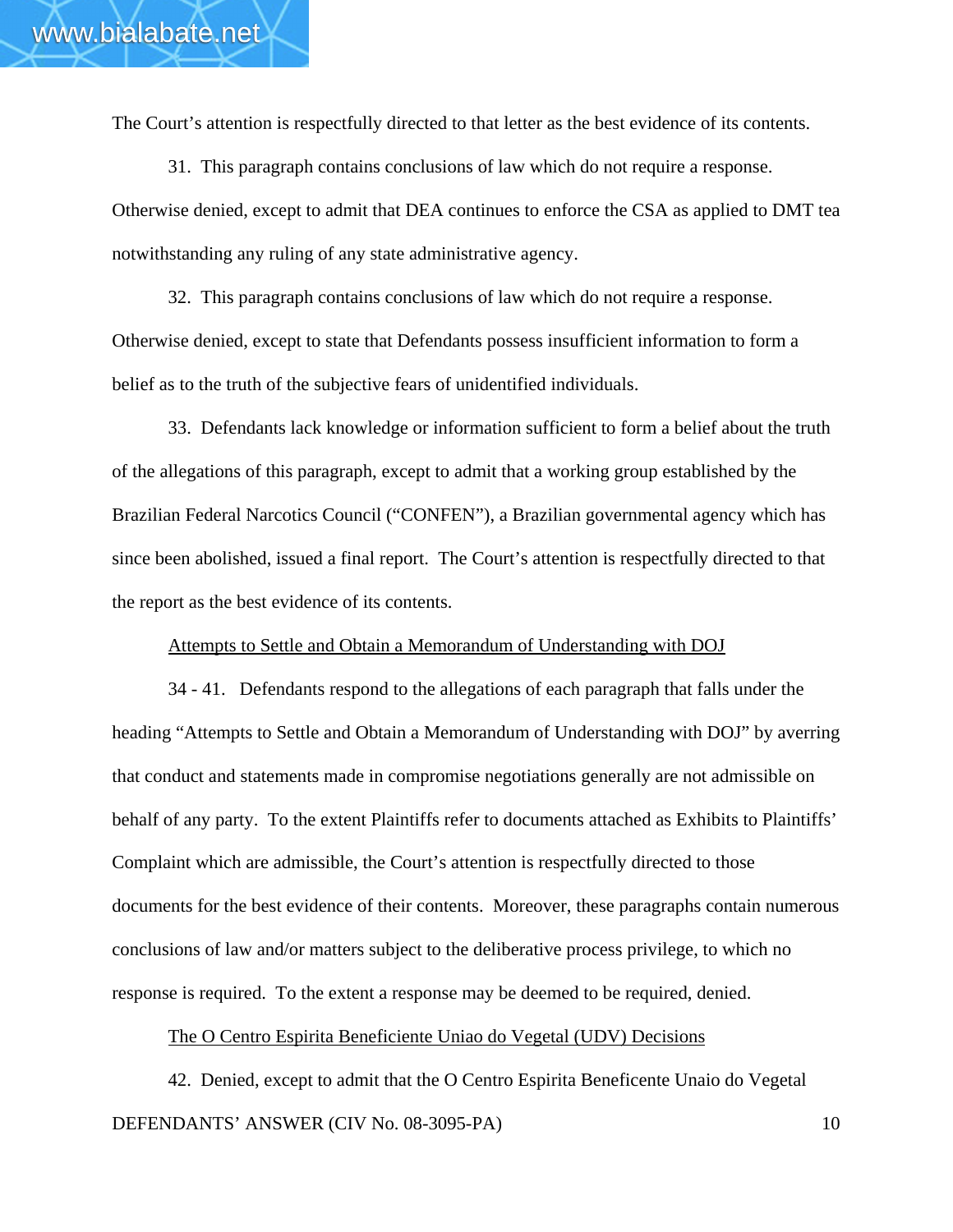(UDV) is a Brazilian religious organization.

DEFENDANTS' ANSWER (CIV No. 08-3095-PA) 11 43. Denied to the extent that these paragraphs paraphrase allegations contained in the first amended complaint in *O Centro Espirita Beneficiente Uniao Do Vegetal v. Mukasey*, case number CV 00-1647J (D.N.M.). The Court is respectfully referred to that document as the best evidence of its contents. To the extent the allegations in this paragraph purport to characterize as divine or "sacred" the teachings or doctrines of the UDV or the CHLQ, Defendants lack knowledge or information sufficient to form a belief about the truth of the allegations of this paragraph. To the extent the allegations in this paragraph identify a singular "Church" as the "Santo Daime Church" emerging from Irineu Serra's leadership and/or teachings, Defendants lack knowledge or information sufficient to form a belief about the truth of the allegations of this paragraph. As to Plaintiffs, the allegations of the first sentence of this paragraph are admitted to the extent they allege that the taking of ayahuasca is a central aspect of CEFLURIS services as set forth on the calendar of ceremonies established by that organization; denied to the extent they allege that the centrality of ayahuasca consumption is so absolutely imperative that no religious services could be conducted within the faith tradition absent consumption of ayahuasca, and to the extent they allege that each CHLQ event at which ayahuasca has been or is consumed (including non-calendared events) is absolutely imperative to the practice of the religious tradition. Defendants lack knowledge or information sufficient to form a belief about the truth of the allegations of this paragraph regarding the individual beliefs and/or sincerity of religious practice of individual members or participants in CHLQ ceremonies or UDV ceremonies. Admitted that hoasca is consumed by the UDV, that the primary ingredients of hoasca are *Banisteriopsis caapi* and *Psychotria viridis*, and that hoasca is prepared in religious rituals by the UDV in Brazil and imported into the United States. Defendants lack knowledge or information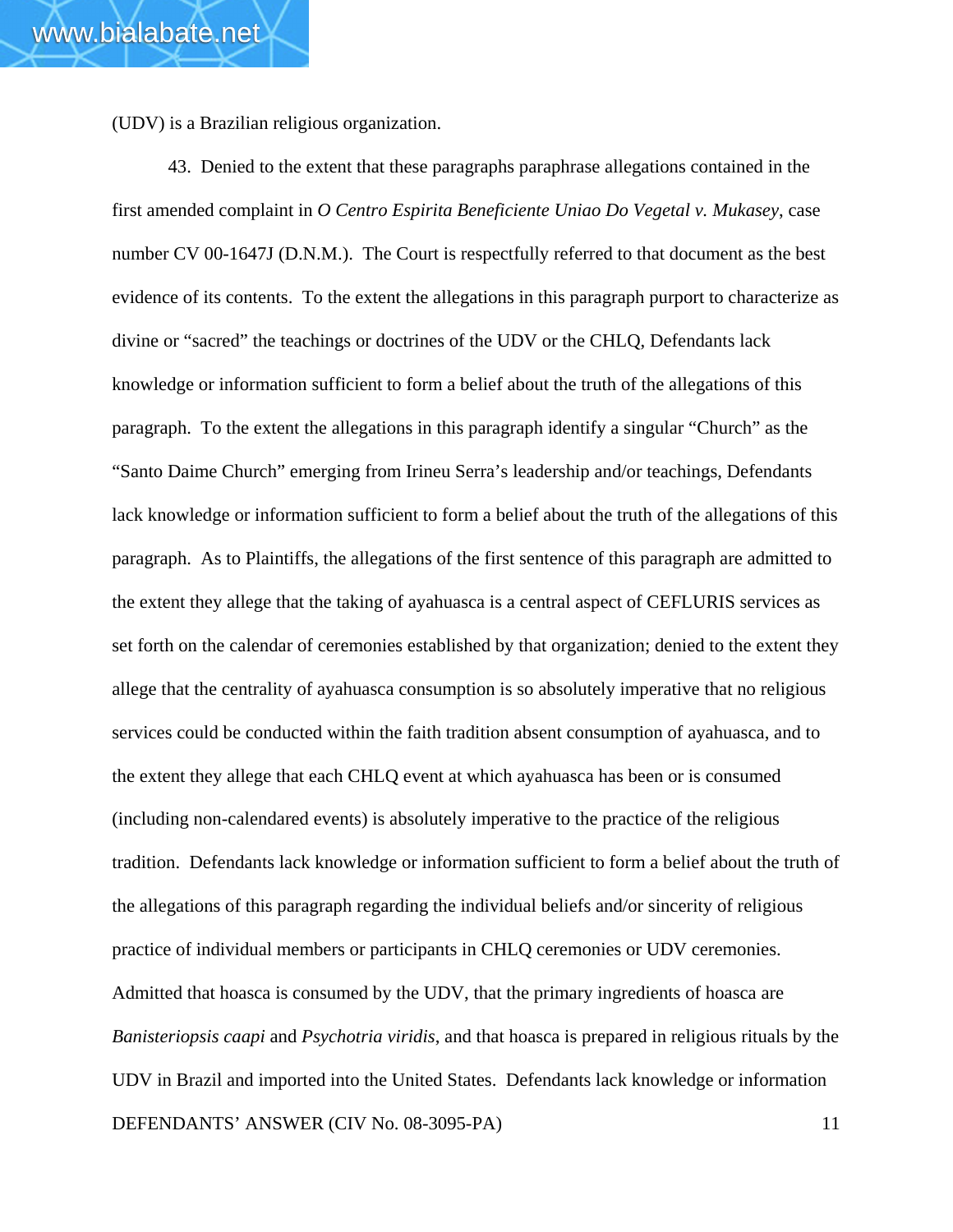sufficient to form a belief about the truth of the remaining allegations of this paragraph.

44. To the extent the allegations in this paragraph purport to characterize as divine or "sacred" the teachings or doctrines of the UDV or the CHLQ, Defendants lack knowledge or information sufficient to form a belief about the truth of the allegations of this paragraph. As to Plaintiffs, the allegations of the first sentence of this paragraph are admitted to the extent they allege that the taking of ayahuasca is a central aspect of CEFLURIS services as set forth on the calendar of ceremonies established by that organization; denied to the extent they allege that the centrality of ayahuasca consumption is so absolutely imperative that no religious services could be conducted within the faith tradition absent consumption of ayahuasca, and to the extent they allege that each CHLQ event at which ayahuasca has been or is consumed (including noncalendared events) is absolutely imperative to the practice of the religious tradition. Defendants lack knowledge or information sufficient to form a belief about the truth of the allegations of this paragraph regarding the individual beliefs and/or sincerity of religious practice of individual members or participants in CHLQ ceremonies. Admitted that hoasca is consumed by the UDV and that the UDV regards hoasca consumption as a sacrament in which the divine is made manifest. Defendants lack knowledge or information sufficient to form a belief about the truth of the remaining allegations of this paragraph.

45. Denied, except to admit that, on or about May 21, 1999, one day after execution of the federal search warrant referenced in this action, federal law enforcement officers intercepted a shipment of DMT tea sent by the UDV in Brazil to the UDV-USA in care of its President to Santa Fe, New Mexico. Subject to a valid search warrant, federal officers conducted a controlled delivery of the DMT tea to the delivery address, where they seized DMT tea and records and other documents belonging to the UDV-USA and its President.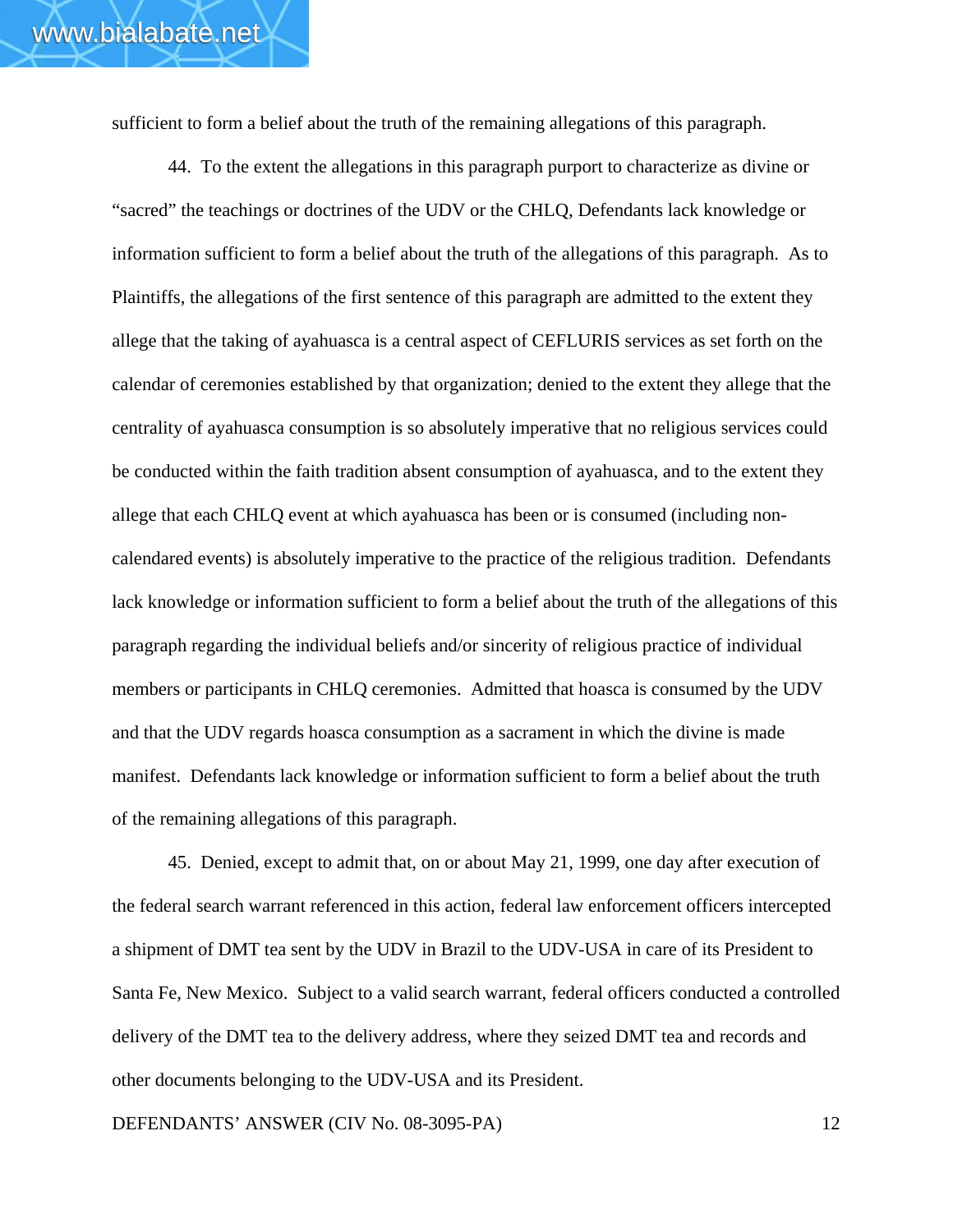46. Defendants respond to the allegations of this paragraph by averring that conduct and statements made in compromise negotiations generally are not admissible on behalf of any party. Denied that the RFRA working group established by the Department of Justice was formed for the purpose of negotiating with the CHLQ.

47. Denied except to admit that a complaint was filed in the United States District Court for the District of New Mexico on or about November 21, 2000, on behalf of a New Mexico corporation, O Centro Espirita Beneficiente Unaio do Vegetal (UDV-USA), and several named individuals and that the complaint named as a defendant then-Attorney-General John Ashcroft. The Court is respectfully referred to the complaint as the best evidence of its contents.

48. Defendants lack knowledge or information sufficient to form a belief about the truth of the allegations in the first sentence of this paragraph. To the extent the allegations are meant to refer to a letter to counsel for Plaintiffs, sent by the Department of Justice on February 2, 2001 (rather than January 21, 2001), Defendants refer the Court to the letter as the best evidence of its contents. In response to the allegations of the second sentence of this paragraph, denied except to refer the Court to the complaint filed on behalf of UDV-USA in the District of New Mexico as the best evidence of its contents. As to the remaining allegations, admitted that U.S. District Judge Parker granted the UDV Plaintiffs' motion for a preliminary injunction, which was affirmed by the Tenth Circuit Court of Appeals and upheld by the United States Supreme Court, which remanded the action back to the District Court for further proceedings.

DEFENDANTS' ANSWER (CIV No. 08-3095-PA) 13 49. This paragraph contains characterizations of legal arguments filed in briefs, which require no response. This paragraph contains reference to numerous letters between the CHLQ and the Department of Justice, which correspondence has been filed in this case. The Court is respectfully referred to this correspondence as the best evidence of its contents. As to the merits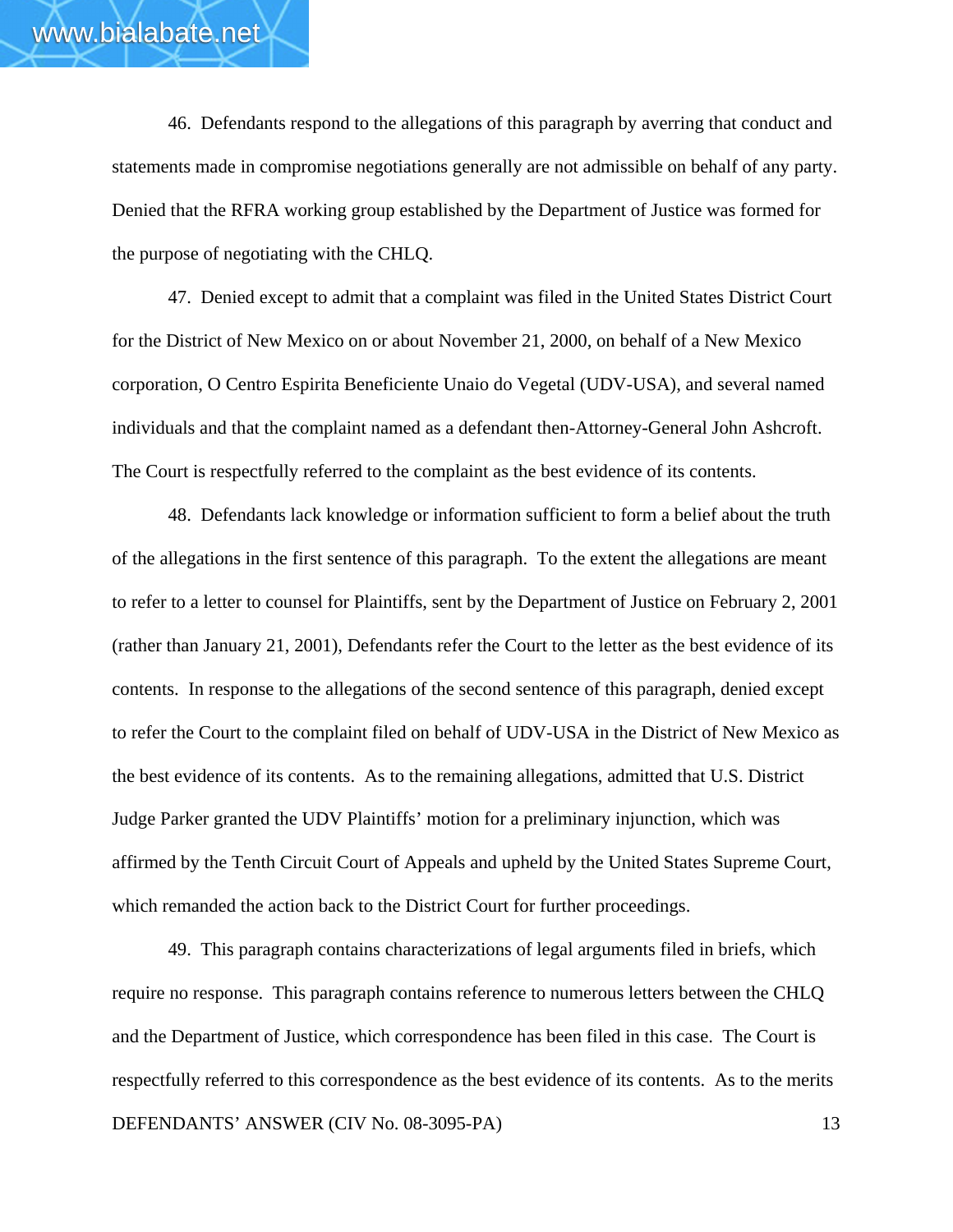brief filed by the Solicitor General of the United States in the United States Supreme Court in the *O Centro* litigation, the Court is respectfully referred to the brief as the best evidence of its contents. Defendants lack knowledge or information sufficient to form a belief about the truth of the remaining allegations of this paragraph.

50. Denied. Defendants aver that U.S. District Judge Parker issued an Order in the *O Centro* litigation on May 31, 2001, denying Plaintiffs' motion to participate as amicus curiae and stating that "the factual circumstances relating to the consumption of hoasca tea by members of O Centro Espirita Beneficiente Uniao do Vegetal (UDV) and the government's actions in regard to that use of hoasca differ significantly from the facts involving the consumption of Daime tea by members of the Santo Daime Church, and the government's reaction to that use of Daime."

51. Denied. Defendants aver that the United States Supreme Court upheld the issuance of the preliminary injunction by the District Court of New Mexico and refer to the decision as the best evidence of its contents.

52. Denied. The District Court found that the government's interests were compelling but that, on a motion for preliminary injunction, the parties' evidence was in "equipoise." Defendants refer the Court to the District Court's order as the best evidence of its contents.

53. Admitted. There is no ruling on the merits on the question of the government's compelling interests regarding hoasca.

54. This paragraph contains conclusions of law, to which no response is required. To the extent a response may be deemed to be required, denied. Admit that the government has compelling interests in the enforcement of the Controlled Substances Act and its implementing regulations.

DEFENDANTS' ANSWER (CIV No. 08-3095-PA) 14 55. This paragraph contains conclusions of law, to which no response is required. To the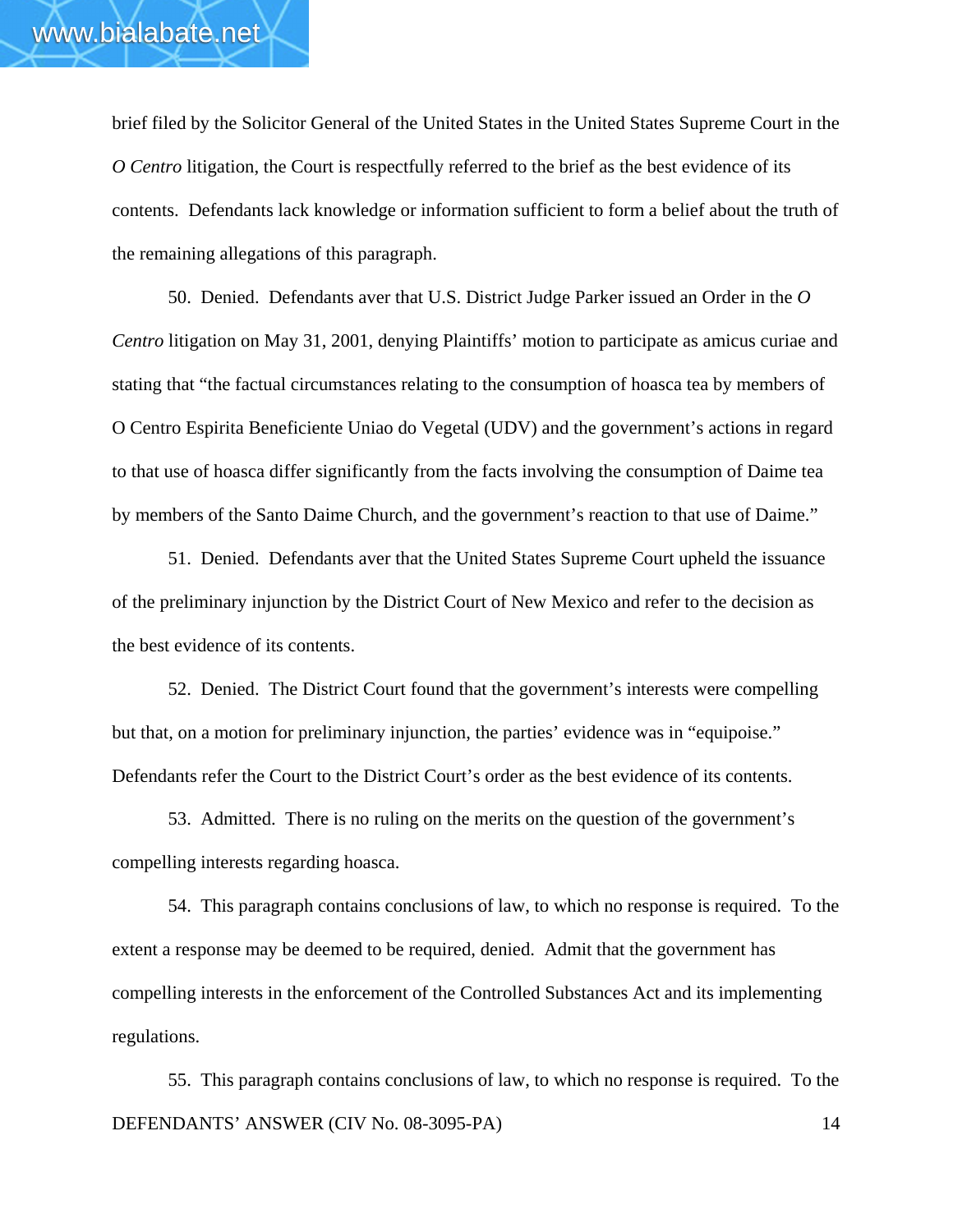extent a response may be deemed to be required, denied.

56. This paragraph contains conclusions of law, to which no response is required. To the extent a response may be deemed to be required, denied.

57. Defendants lack knowledge or information sufficient to form a belief about the truth of the allegations of this paragraph.

58. Admitted that, to the extent any named Defendant acted with respect to Plaintiffs, he or she did so in his or her official capacity.

59. This paragraph contains conclusions of law, to which no response is required. To the extent a response may be deemed to be required, denied.

60. This paragraph contains conclusions of law, to which no response is required. To the extent a response may be deemed to be required, denied.

61. This paragraph contains conclusions of law, to which no response is required. To the extent a response may be deemed to be required, denied.

62. This paragraph contains conclusions of law, to which no response is required. To the extent a response may be deemed to be required, denied.

63. This paragraph contains conclusions of law, to which no response is required. To the extent a response may be deemed to be required, denied.

64. Denied.

65. This paragraph contains conclusions of law, to which no response is required. To the extent a response may be deemed to be required, denied.

66. This paragraph contains conclusions of law, to which no response is required. To the extent a response may be deemed to be required, denied.

DEFENDANTS' ANSWER (CIV No. 08-3095-PA) 15 67. This paragraph contains conclusions of law, to which no response is required. To the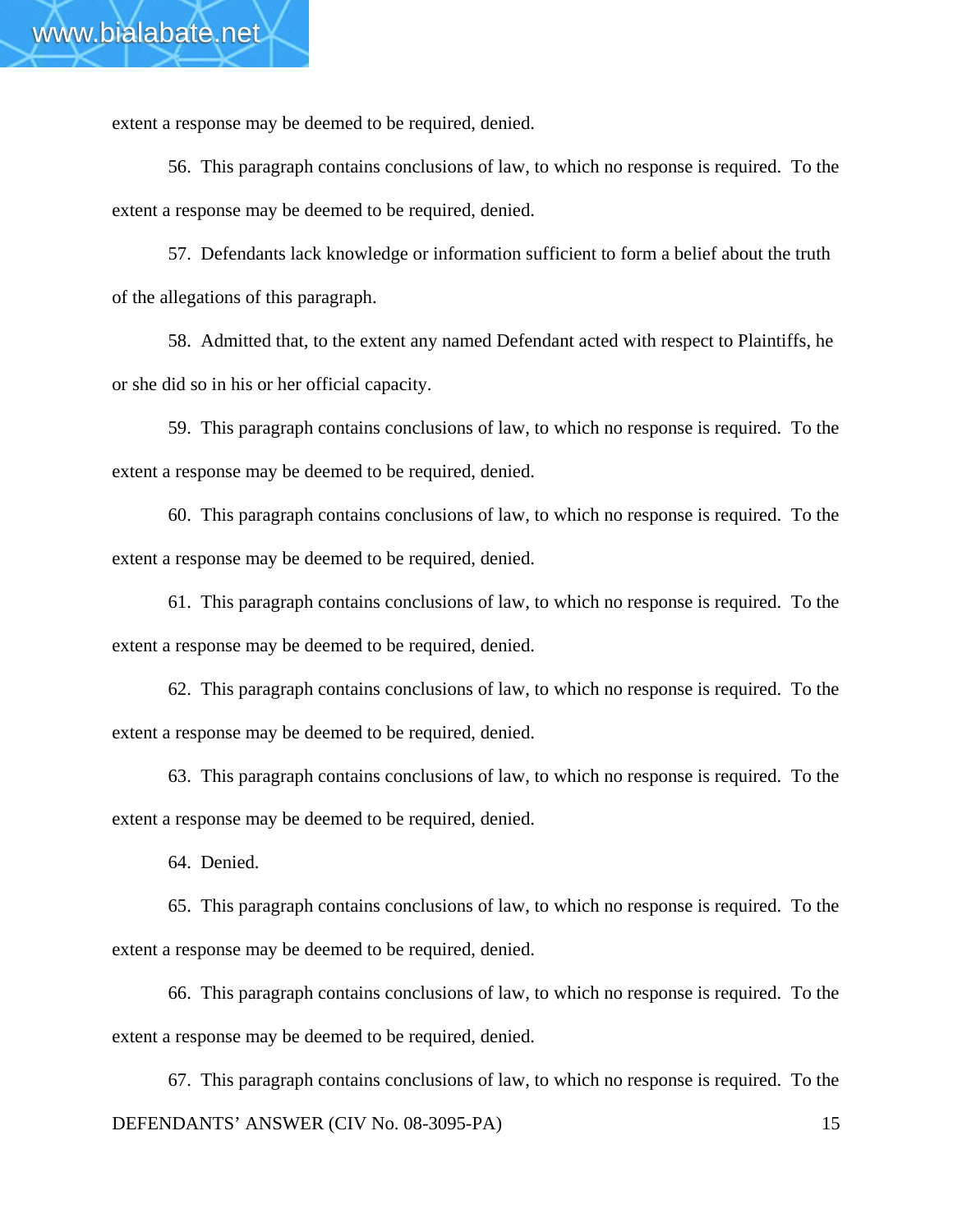extent a response may be deemed to be required, denied.

### **FIRST CLAIM FOR RELIEF**

68. Defendants incorporate by reference their responses to paragraphs 1 through 67 above.

69. This paragraph contains conclusions of law, to which no response is required. To the extent a response may be deemed to be required, denied.

70. This paragraph contains conclusions of law, to which no response is required. To the extent a response may be deemed to be required, denied.

### **SECOND CLAIM FOR RELIEF**

71. Defendants incorporate by reference their responses to paragraphs 1 through 67 above.

72. This paragraph contains conclusions of law, to which no response is required. To the extent a response may be deemed to be required, denied.

#### **THIRD CLAIM FOR RELIEF**

73. In response to the allegations of the first sentence of this paragraph, Defendants incorporate by reference their responses to paragraphs 1 through 67. The second sentence is denied: Defendants aver that the DMT tea seized from Plaintiff Goldman, like any other drug or substance containing the Schedule I controlled substance DMT which was acquired in violation of the CSA, is contraband per se and no property right exists in it. Defendants also aver that it was subject to summary forfeiture and destruction. *See* 21 U.S.C. §§ 881(a), (f)(1).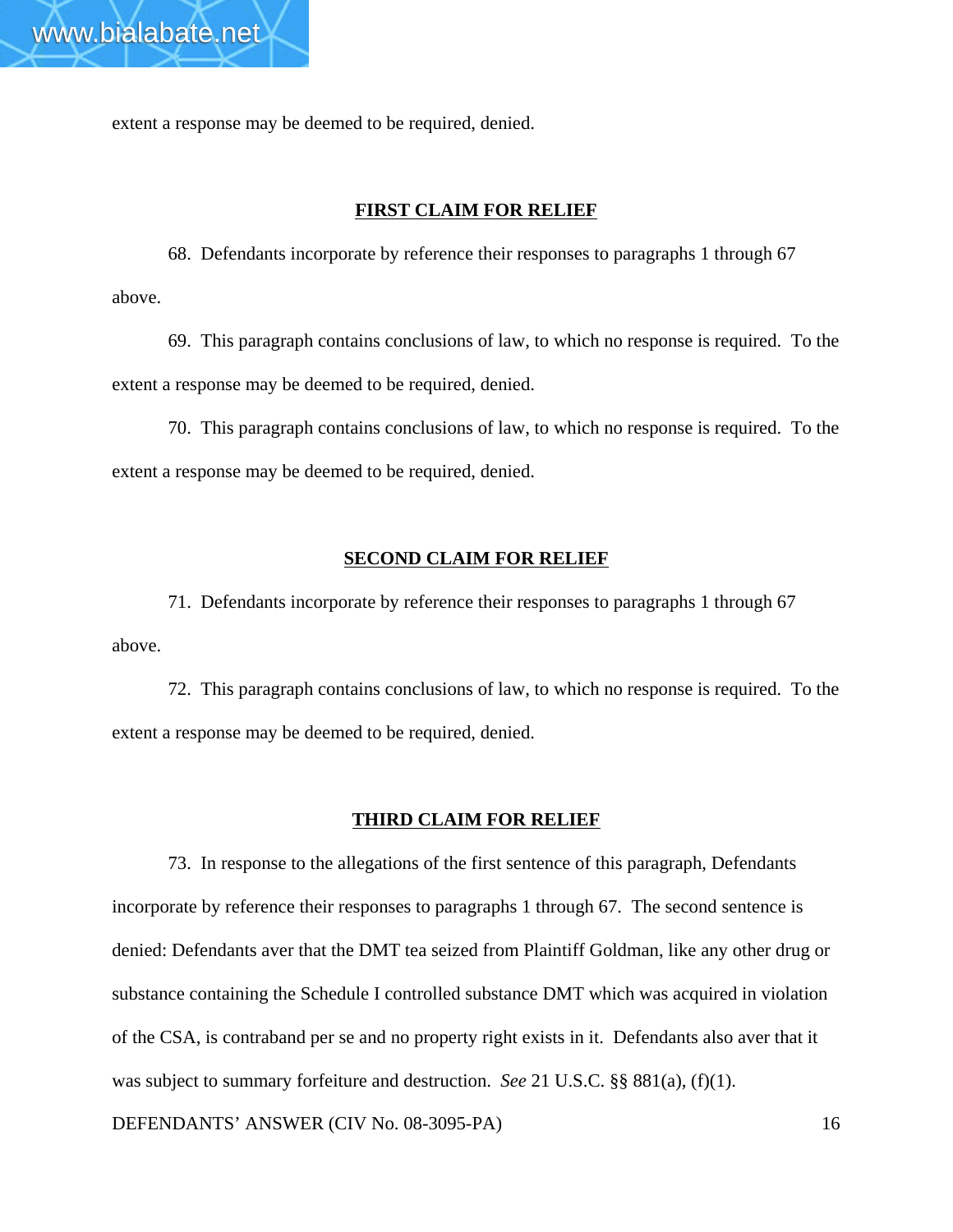74. This paragraph contains conclusions of law, to which no response is required. To the extent a response may be deemed to be required, denied.

75. This paragraph contains conclusions of law, to which no response is required. To the extent a response may be deemed to be required, denied.

### **FOURTH CLAIM FOR RELIEF**

76. Defendants incorporate by reference their responses to Paragraphs 1 through 67.

77. This paragraph contains conclusions of law, to which no response is required. To the extent a response may be deemed to be required, denied.

78. This paragraph contains conclusions of law, to which no response is required. To the extent a response may be deemed to be required, denied.

## **FIFTH CLAIM FOR RELIEF**

79. Defendants incorporate by reference their responses to Paragraphs 1 through 67.

80. The first sentence is denied. The second sentence is denied, except to refer the Court to the terms of the preliminary injunction issued in the *O Centro* litigation.

81. This paragraph contains conclusions of law, to which no response is required. To the extent a response may be deemed to be required, denied.

82. This paragraph contains conclusions of law, to which no response is required. To the extent a response may be deemed to be required, denied.

### **SIXTH CLAIM FOR RELIEF**

83. Defendants incorporate by reference their responses to Paragraphs 1 through 67.

DEFENDANTS' ANSWER (CIV No. 08-3095-PA) 17 84. This paragraph contains conclusions of law, to which no response is required. To the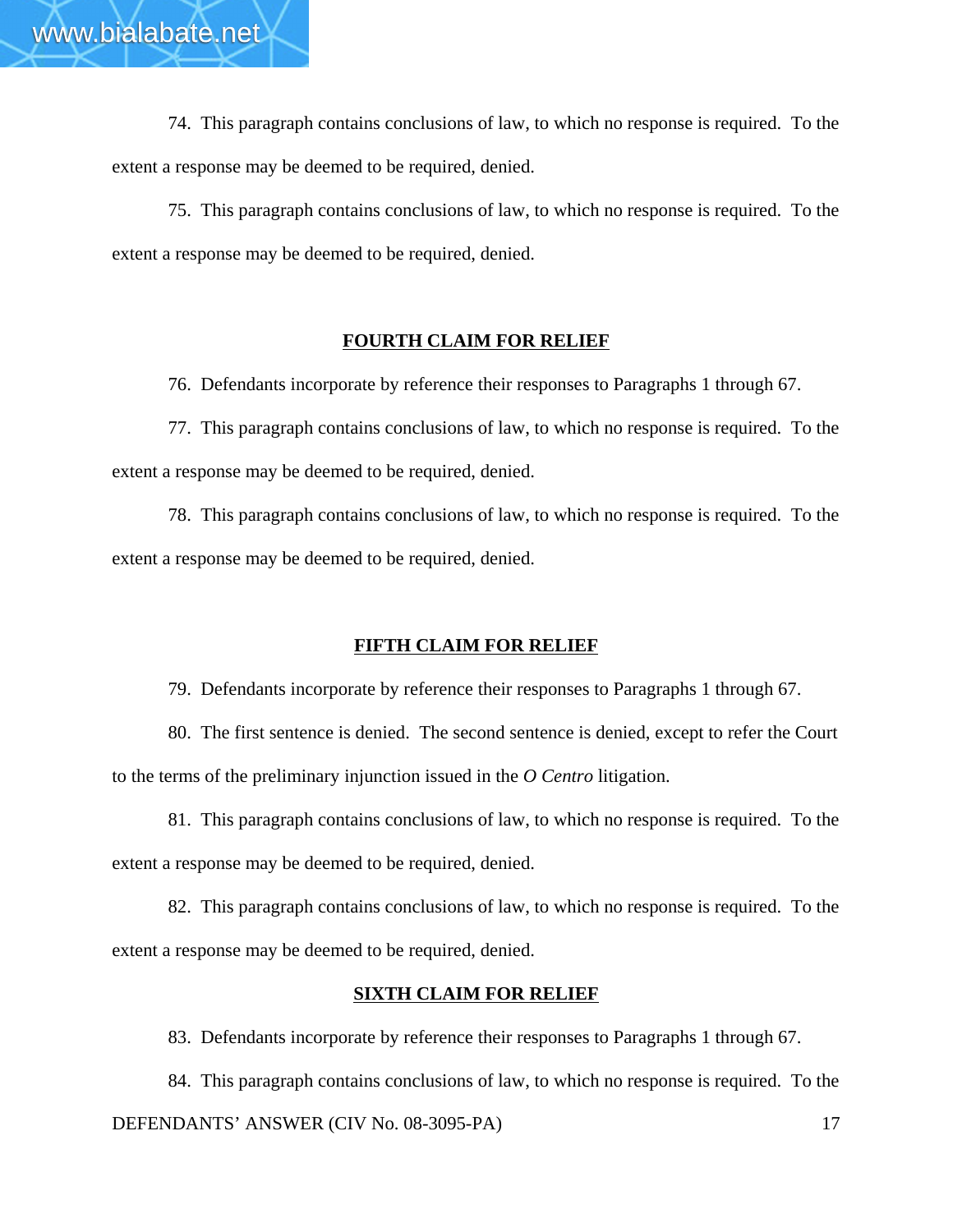extent a response may be deemed to be required, denied.

84. This paragraph contains conclusions of law, to which no response is required. To the extent a response may be deemed to be required, denied.

85. This paragraph contains conclusions of law, to which no response is required. To the extent a response may be deemed to be required, denied.

86. This paragraph contains conclusions of law, to which no response is required. To the extent a response may be deemed to be required, denied.

87. This paragraph contains conclusions of law, to which no response is required. To the extent a response may be deemed to be required, denied.

88. This paragraph contains conclusions of law, to which no response is required. To the extent a response may be deemed to be required, denied.

89. This paragraph contains conclusions of law, to which no response is required. To the extent a response may be deemed to be required, denied.

90. This paragraph contains conclusions of law, to which no response is required. To the extent a response may be deemed to be required, denied.

WHEREFORE, Defendants having fully answered, Plaintiffs are not entitled to any of the relief requested or to any relief whatsoever. This action should be dismissed with prejudice and Defendants are entitled to costs and such other relief as the court deems appropriate.

Dated: December 30, 2008 Respectfully submitted,